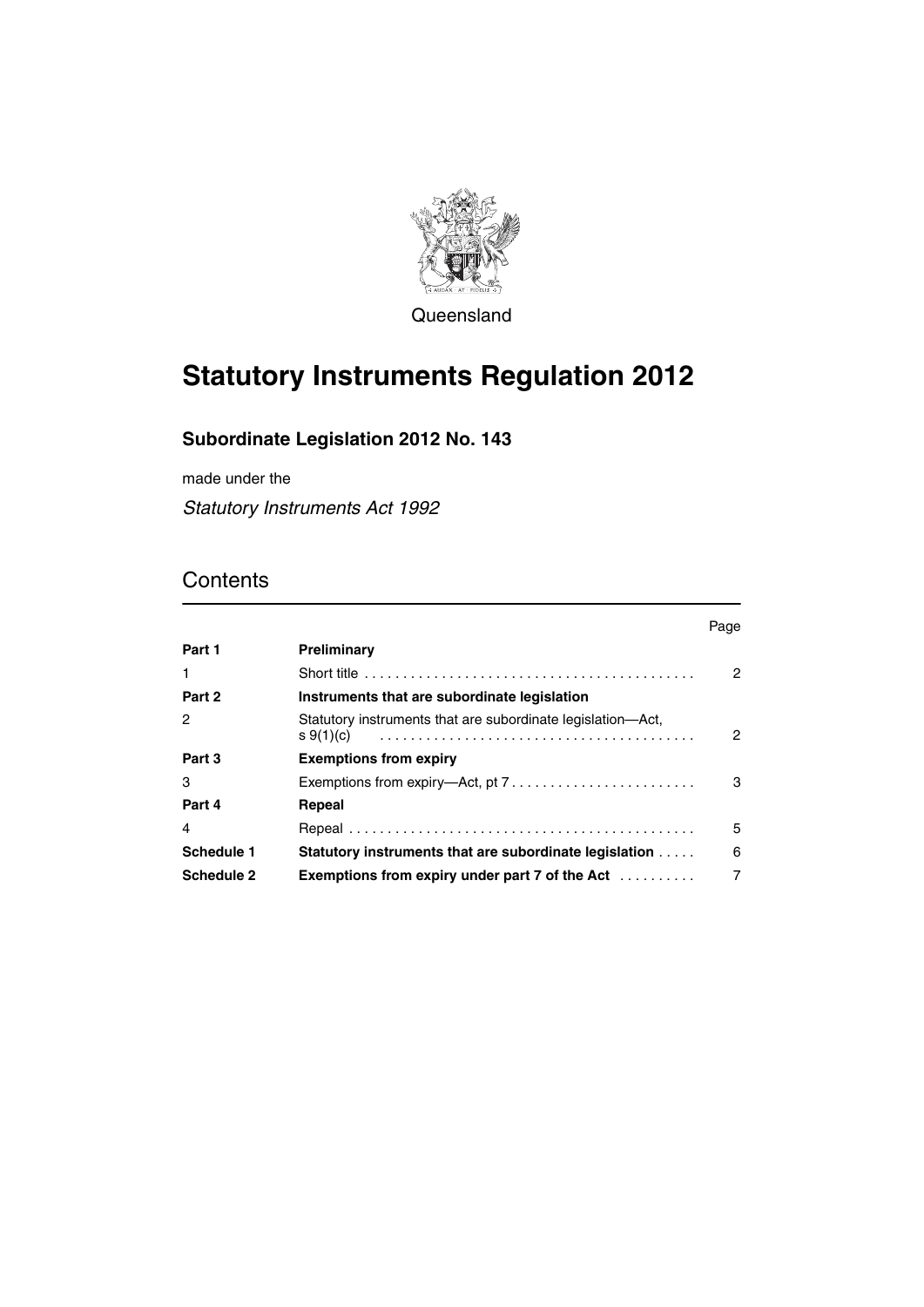$[s 1]$ 

## <span id="page-1-0"></span>**Part 1** Preliminary

#### <span id="page-1-1"></span>**1 Short title**

This regulation may be cited as the *Statutory Instruments Regulation 2012*.

### <span id="page-1-2"></span>**Part 2 Instruments that are subordinate legislation**

#### <span id="page-1-3"></span>**2 Statutory instruments that are subordinate legislation—Act, s 9(1)(c)**

- (1) A statutory instrument is subordinate legislation if—
	- (a) the statutory instrument is made under a provision of an Act that commenced before the commencement of the *Statutory Instruments Act 1992*; and
	- (b) had the statutory instrument been made immediately before the commencement of the *Statutory Instruments Act 1992*—it would have been required to be tabled in, and subject to disallowance by, the Legislative Assembly.

*Note*—

The commencement of the *Statutory Instruments Act 1992* is 1 June 1992.

- (2) Subsection (1) does not apply to an instrument that, under a declaration made by an Act, is, or is not, subordinate legislation.
- (3) A statutory instrument mentioned in schedule 1 is subordinate legislation.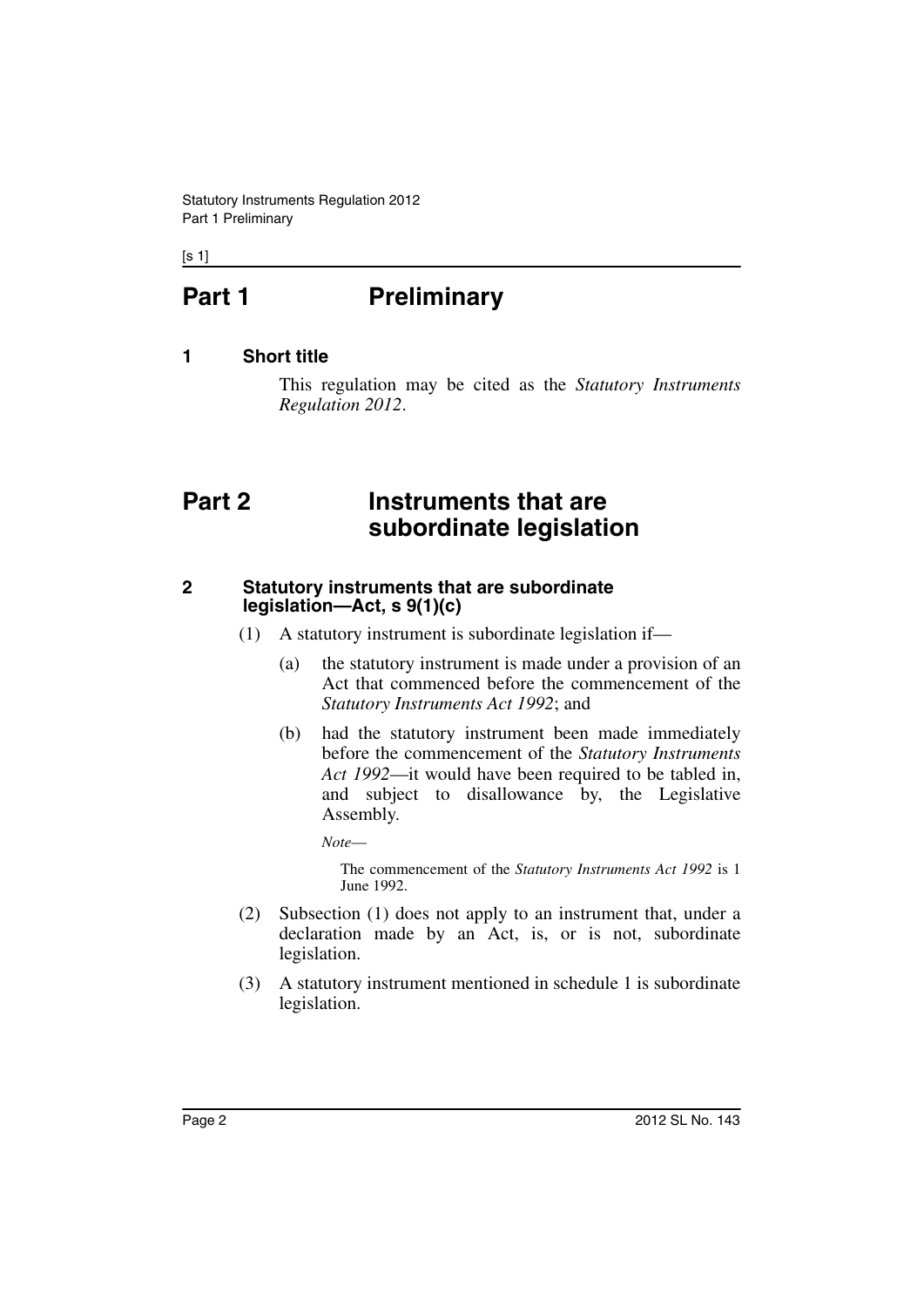## <span id="page-2-0"></span>**Part 3 Exemptions from expiry**

#### <span id="page-2-1"></span>**3 Exemptions from expiry—Act, pt 7**

**Ground for exemption Explanation**

- (1) An instrument of uniform subordinate legislation mentioned in schedule 2, part 1, column 1 is exempt, under section 56 of the Act, from expiry for the period ending at midnight on the expiry date mentioned in schedule 2, part 1, column 3 opposite the instrument (the *expiry date*).
- (2) An instrument of subordinate legislation mentioned in schedule 2, part 2, column 1 is exempt, under section 56A of the Act, from expiry for the period ending at midnight on 31 August 2013 (also the *expiry date*).
- (3) A reference in schedule 2 to an instrument includes a reference to the instrument as amended from time to time.
- (4) The ground for exempting an instrument referred to in schedule 2 is mentioned in schedule 2, column 2 opposite the instrument.
- (5) The following table explains the grounds for exemption mentioned in schedule 2—

| <b>DIVILIU IUI CACIIIUIUII</b> | LAPIQUQUUI                                                                                                                                                                                                                                   |
|--------------------------------|----------------------------------------------------------------------------------------------------------------------------------------------------------------------------------------------------------------------------------------------|
| uniform                        | The instrument is uniform subordinate<br>legislation. The instrument is exempted<br>under section $56(1)$ of the Act.                                                                                                                        |
|                                | further exemption: uniform The instrument is uniform subordinate<br>legislation and has previously been exempted<br>from expiry under section $56(1)$ of the Act.<br>The instrument is further exempted under<br>section $56(2)$ of the Act. |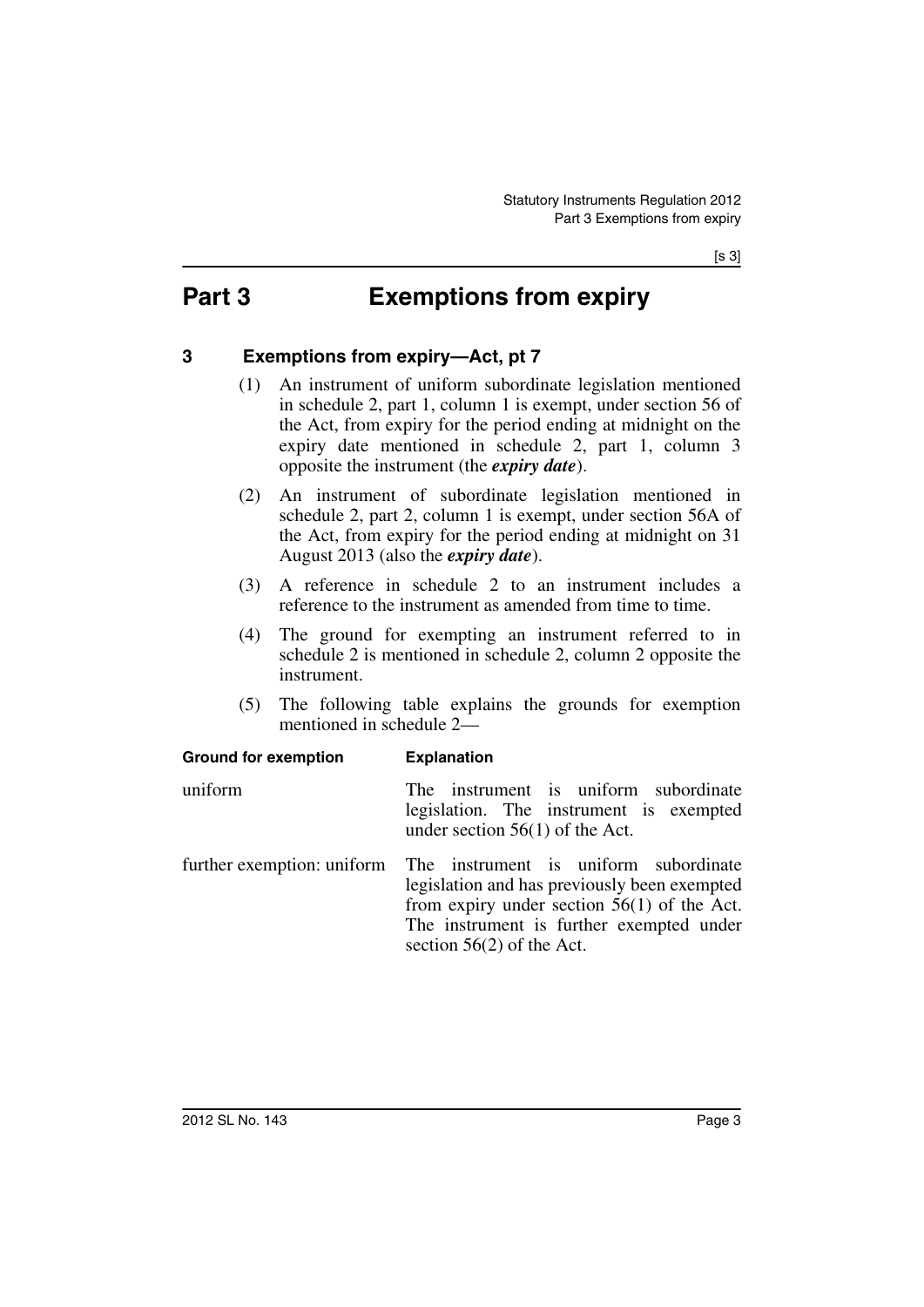[s 3]

| <b>Ground for exemption</b> | <b>Explanation</b>                                                                                                                                                                                                                                                                                                                          |
|-----------------------------|---------------------------------------------------------------------------------------------------------------------------------------------------------------------------------------------------------------------------------------------------------------------------------------------------------------------------------------------|
| being replaced              | Subordinate legislation to replace<br>the<br>instrument is being drafted and is proposed<br>to be made before midnight on the expiry<br>date for the instrument. The instrument is<br>exempted under section $56A(1)(a)(i)$ of the<br>Act.                                                                                                  |
| no replacement              | The instrument is not proposed to be<br>replaced by other subordinate legislation<br>made under the Act under which or in<br>relation to which it was made or preserved<br>when it expires at midnight on the expiry<br>date for the instrument. The instrument is<br>exempted under section $56A(1)(a)(ii)$ of the<br>Act.                 |
| subject to review           | The Act or provision under which or in<br>relation to which the instrument, or part of<br>the instrument, is made or preserved is<br>subject to review. The instrument<br><i>is</i><br>exempted under section $56A(1)(b)$ of the<br>Act.                                                                                                    |
| further exemption: review   | instrument has previously been<br>The<br>exempted from expiry under section 56A(1)<br>of the Act and the Act or provision under<br>which or in relation to which the instrument,<br>or part of the instrument, is made or<br>preserved is subject to review.<br>The<br>instrument is further exempted under section<br>$56A(2)$ of the Act. |

(6) If an instrument of subordinate legislation mentioned in schedule 2 stops having effect before midnight on the expiry date for the instrument, the exemption ends.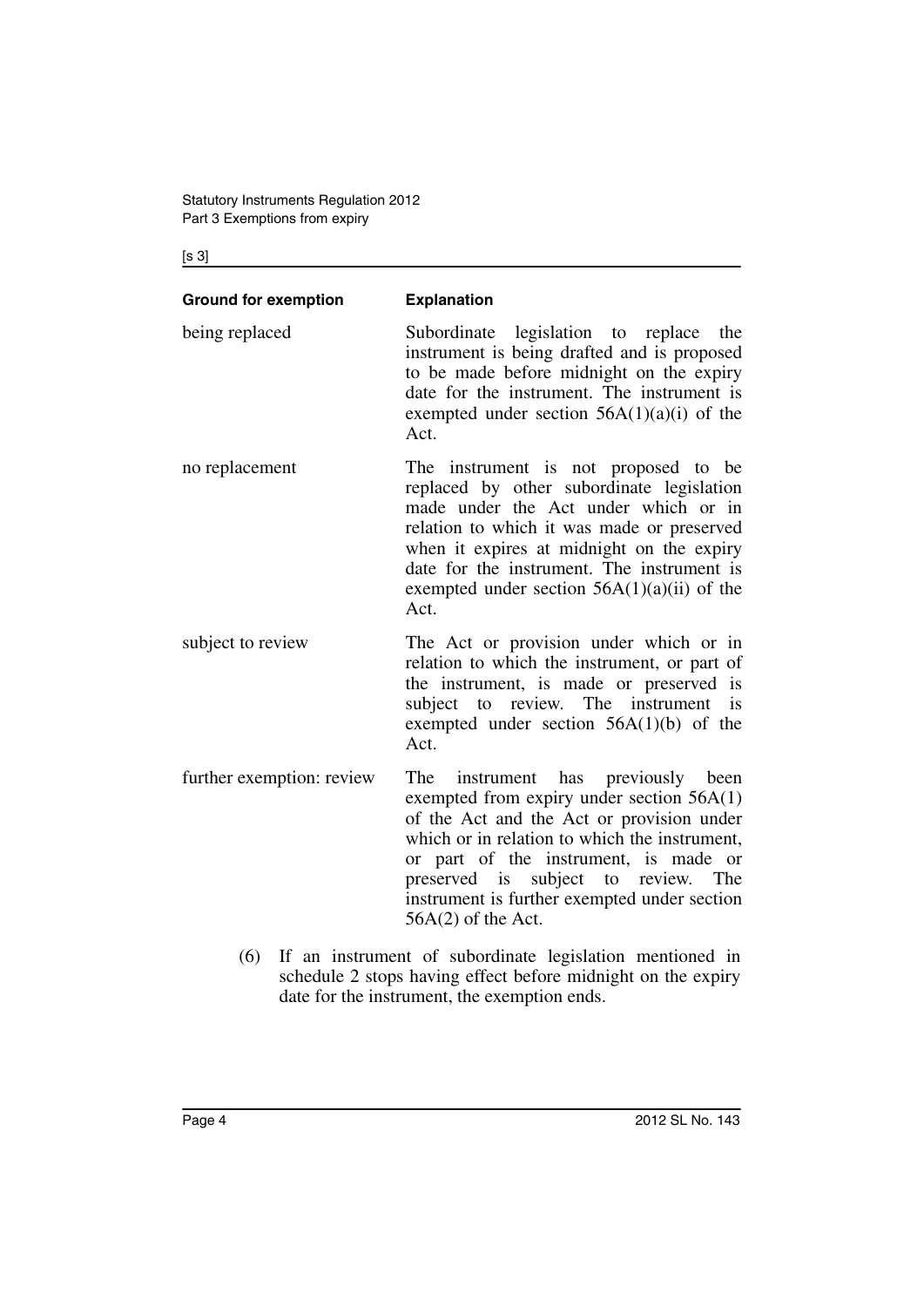## <span id="page-4-0"></span>**Part 4 Repeal**

#### <span id="page-4-1"></span>**4 Repeal**

The Statutory Instruments Regulation 2002, SL No. 218 is repealed.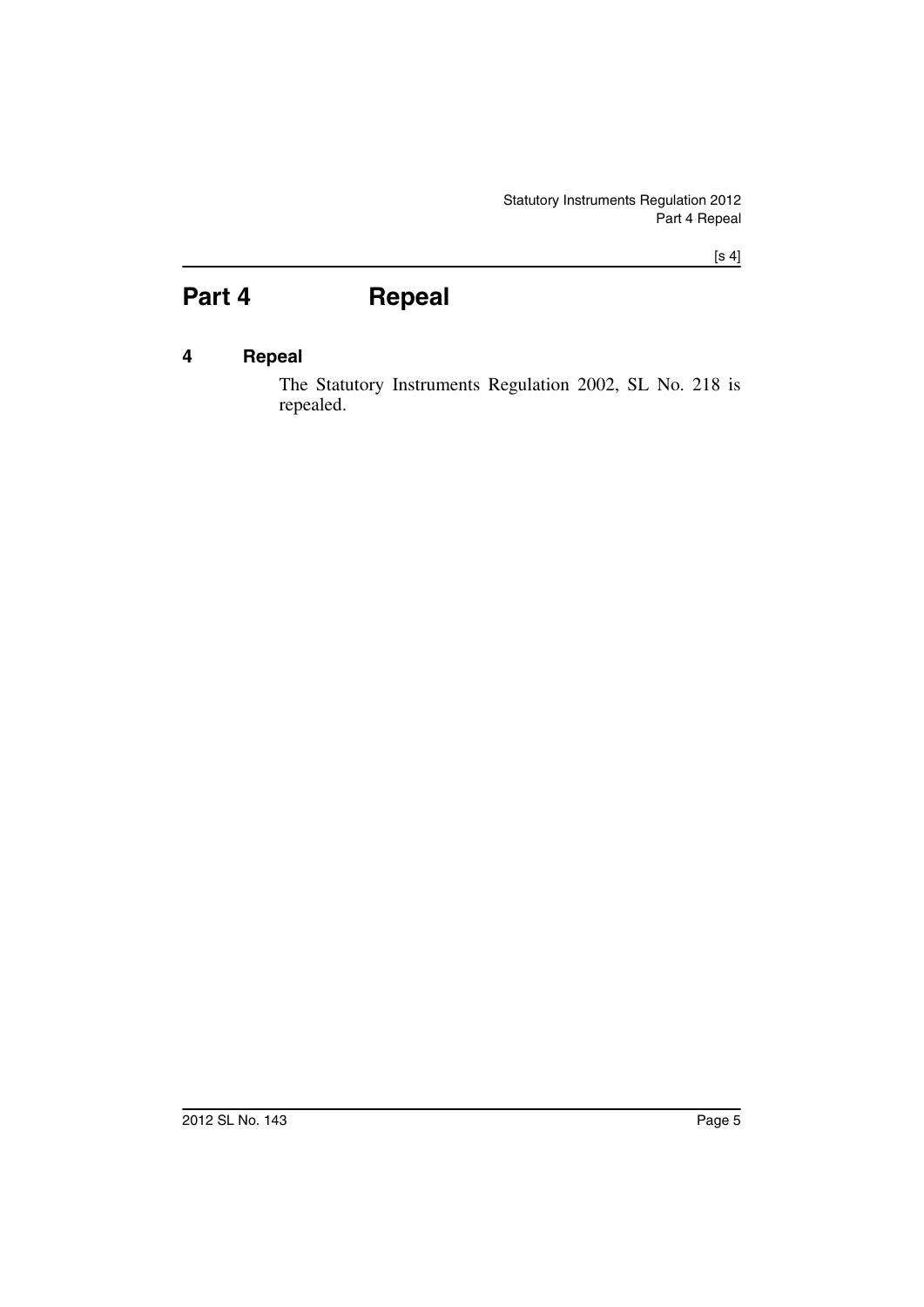### <span id="page-5-0"></span>**Schedule 1 Statutory instruments that are subordinate legislation**

section 2(3)

- 1 a notice declaring a harvest period under a conservation plan under the *Nature Conservation Act 1992*
- 2 a notice making a determination, other than an administrative determination, under the *Transport Infrastructure (Dangerous Goods by Rail) Regulation 2008*, section 21 or 22

*Editor's note*—

*Transport Infrastructure (Dangerous Goods by Rail) Regulation 2008*, section 21 (Determination about dangerous goods and packaging) or 22 (Determinations about vehicles, routes, areas etc.)

3 a notice making a determination, other than an administrative determination, under the *Transport Operations (Road Use Management—Dangerous Goods) Regulation 2008*, section 24 or 25

*Editor's note*—

*Transport Operations (Road Use Management—Dangerous Goods) Regulation 2008*, section 24 (Determination about dangerous goods and packaging) or 25 (Determinations about vehicles, routes, areas etc.)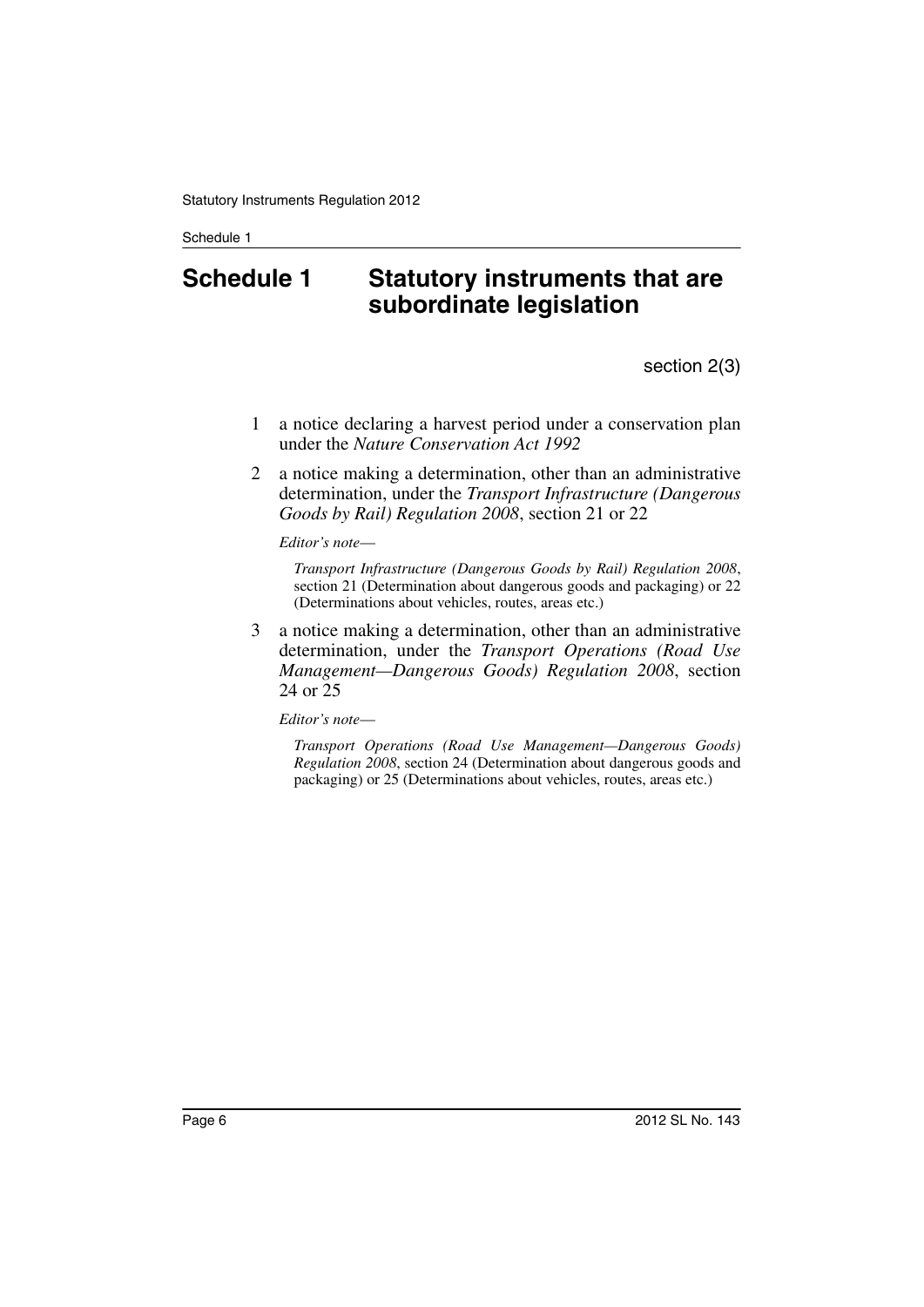### <span id="page-6-0"></span>**Schedule 2 Exemptions from expiry under part 7 of the Act**

section 3

### **Part 1 Uniform subordinate legislation**

| Column 1<br><b>Instrument</b>                                                            | Column <sub>2</sub><br><b>Ground for exemption</b>                                                                                                                                                                                                       | Column 3<br><b>Expiry date</b> |
|------------------------------------------------------------------------------------------|----------------------------------------------------------------------------------------------------------------------------------------------------------------------------------------------------------------------------------------------------------|--------------------------------|
| Classification of<br><b>Publications</b> (Approval of<br>Codes of Conduct) Order<br>1992 | further exemption: uniform                                                                                                                                                                                                                               | 31/08/13                       |
| Editor's note-                                                                           |                                                                                                                                                                                                                                                          |                                |
| schedules 1 and 2, respectively.                                                         | The Classification of Publications (Approved Distributors) Code of Conduct 1992<br>and the Classification of Publications (Sellers) Code of Conduct 1992 are set out in<br>the Classification of Publications (Approval of Codes of Conduct) Order 1992, |                                |
| Cooperatives Regulation<br>1997                                                          | uniform                                                                                                                                                                                                                                                  | 31/08/17                       |
| Gene Technology Regulation<br>2002                                                       | uniform                                                                                                                                                                                                                                                  | 31/08/17                       |
| Proclamations made under<br>the <i>Maintenance Act 1965</i> ,<br>section 98              | further exemption: uniform                                                                                                                                                                                                                               | 30/06/17                       |
| Editor's note-                                                                           |                                                                                                                                                                                                                                                          |                                |
| reciprocating countries.                                                                 | The proclamations make declarations for the purposes of certain countries becoming                                                                                                                                                                       |                                |
| <b>Maintenance Regulations</b><br>1967                                                   | further exemption: uniform                                                                                                                                                                                                                               | 30/06/17                       |
| Prisoners (Interstate                                                                    | further exemption: uniform                                                                                                                                                                                                                               | 31/08/13                       |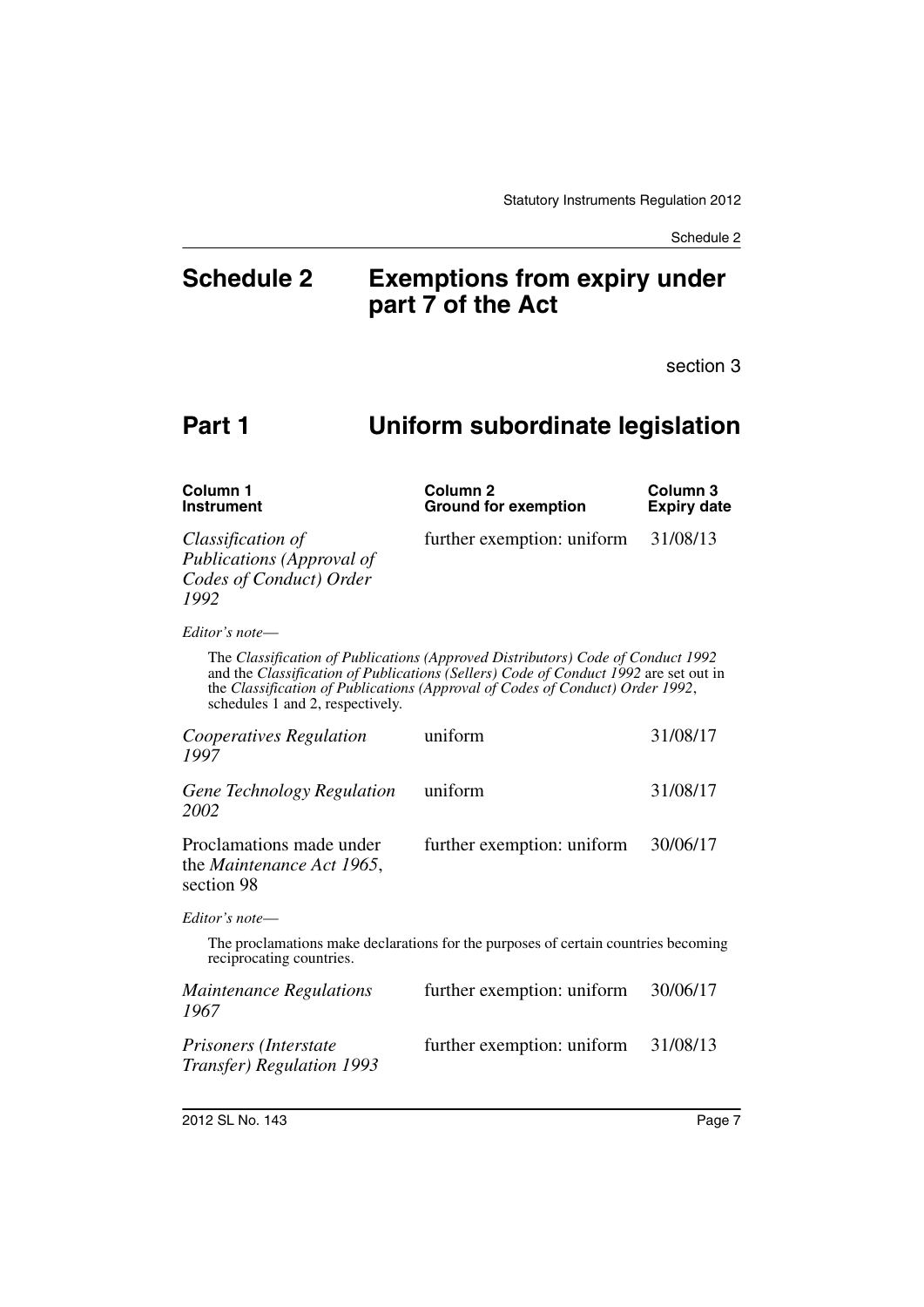| Column 1                                | Column 2                    | Column 3           |
|-----------------------------------------|-----------------------------|--------------------|
| <b>Instrument</b>                       | <b>Ground for exemption</b> | <b>Expiry date</b> |
| <i>Travel Agents Regulation</i><br>1998 | uniform                     | 31/08/13           |

# **Part 2 Other subordinate legislation**

*Note*—

An instrument mentioned in this part expires on 31 August 2013—see section 3(2).

| Column <sub>1</sub><br><b>Instrument</b>                                                      | Column <sub>2</sub><br><b>Ground for exemption</b> |
|-----------------------------------------------------------------------------------------------|----------------------------------------------------|
| <b>Agricultural Chemicals Distribution</b><br><b>Control Regulation 1998</b>                  | further exemption: review                          |
| <b>Agricultural Standards Regulation 1997</b>                                                 | further exemption: review                          |
| <b>Apiaries Regulation 1998</b>                                                               | further exemption: review                          |
| <b>Associations Incorporation Regulation</b><br>1999                                          | further exemption: review                          |
| <b>Building and Construction Industry</b><br>(Portable Long Service Leave) Regulation<br>2002 | being replaced                                     |
| Casino Control Regulation 1999                                                                | further exemption: review                          |
| Charitable and Non-Profit Gaming<br><b>Regulation 1999</b>                                    | further exemption: review                          |
| Chemical Usage (Agricultural and<br>Veterinary) Control Regulation 1999                       | further exemption: review                          |
| Coal Mining Safety and Health<br><b>Regulation 2001</b>                                       | further exemption: review                          |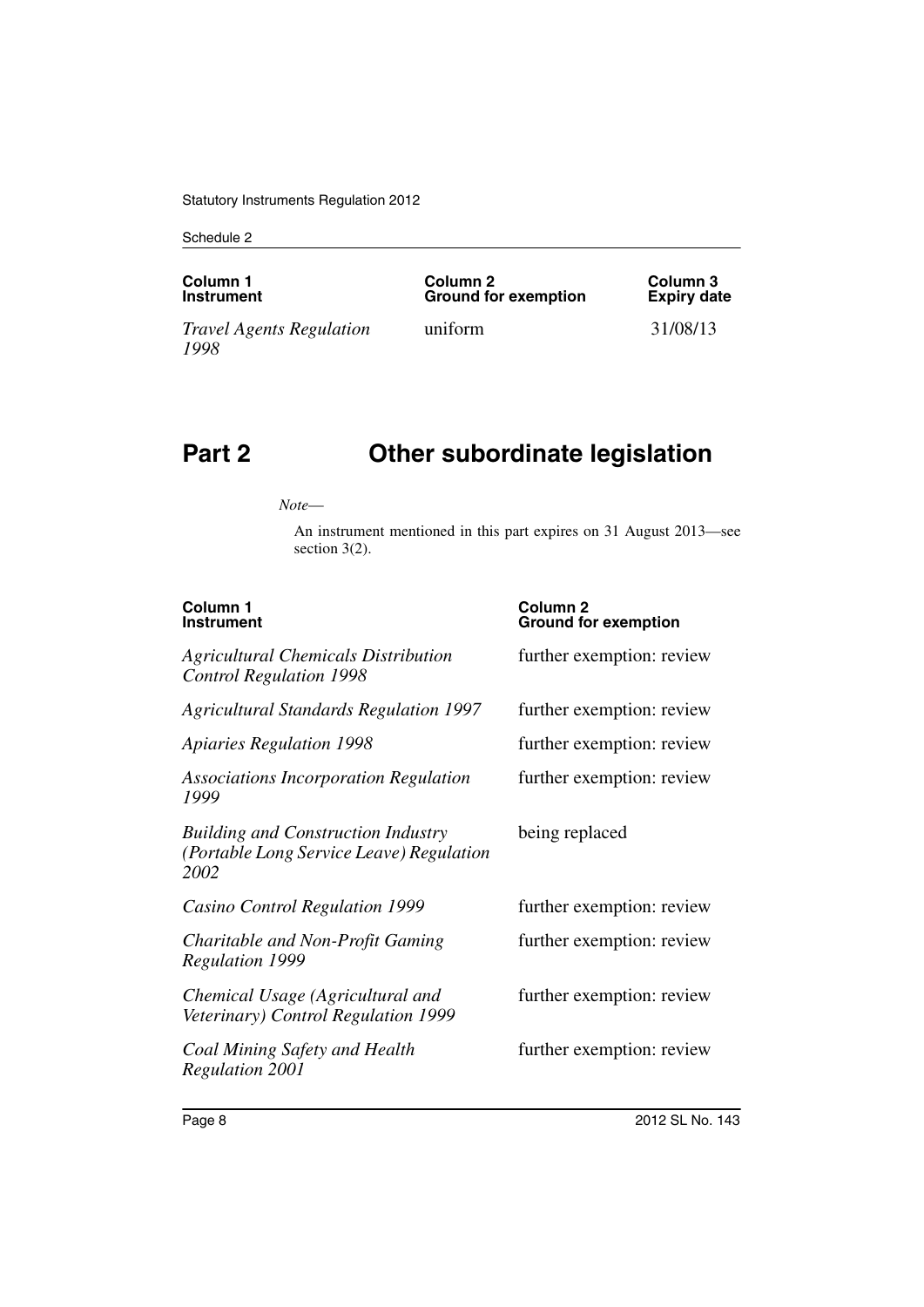| Column 1<br><b>Instrument</b>                                                                     | Column <sub>2</sub><br><b>Ground for exemption</b> |
|---------------------------------------------------------------------------------------------------|----------------------------------------------------|
| Criminal Code (Animal Valuers)<br><b>Regulation 1999</b>                                          | further exemption: review                          |
| <b>Dental Technicians Registration</b><br><b>Regulation 2002</b>                                  | no replacement                                     |
| Diseases in Timber Regulation 1997                                                                | further exemption: review                          |
| <b>Duties Regulation 2002</b>                                                                     | subject to review                                  |
| <b>Education (Accreditation of Non-State</b><br>Schools) Regulation 2001                          | subject to review                                  |
| Education (Overseas Students)<br><b>Regulation 1998</b>                                           | further exemption: review                          |
| <b>Education (Queensland Studies</b><br><b>Authority) Regulation 2002</b>                         | subject to review                                  |
| <b>Electoral Regulation 2002</b>                                                                  | being replaced                                     |
| <b>Environmental Protection (Waste</b><br><b>Management</b> ) Regulation 2000                     | further exemption: review                          |
| <b>Exotic Diseases in Animals Regulation</b><br>1998                                              | further exemption: review                          |
| <b>Forestry Regulation 1998</b>                                                                   | further exemption: review                          |
| Health (Drugs and Poisons) Regulation<br>1996                                                     | further exemption: review                          |
| <b>Health Regulation 1996</b>                                                                     | further exemption: review                          |
| <b>Interactive Gambling (Player</b><br>Protection-Disqualified Persons)<br><b>Regulation 1999</b> | further exemption: review                          |
| <b>Interactive Gambling (Player Protection)</b><br><b>Regulation 1998</b>                         | further exemption: review                          |
| <b>Land Sales Regulation 2000</b>                                                                 | further exemption: review                          |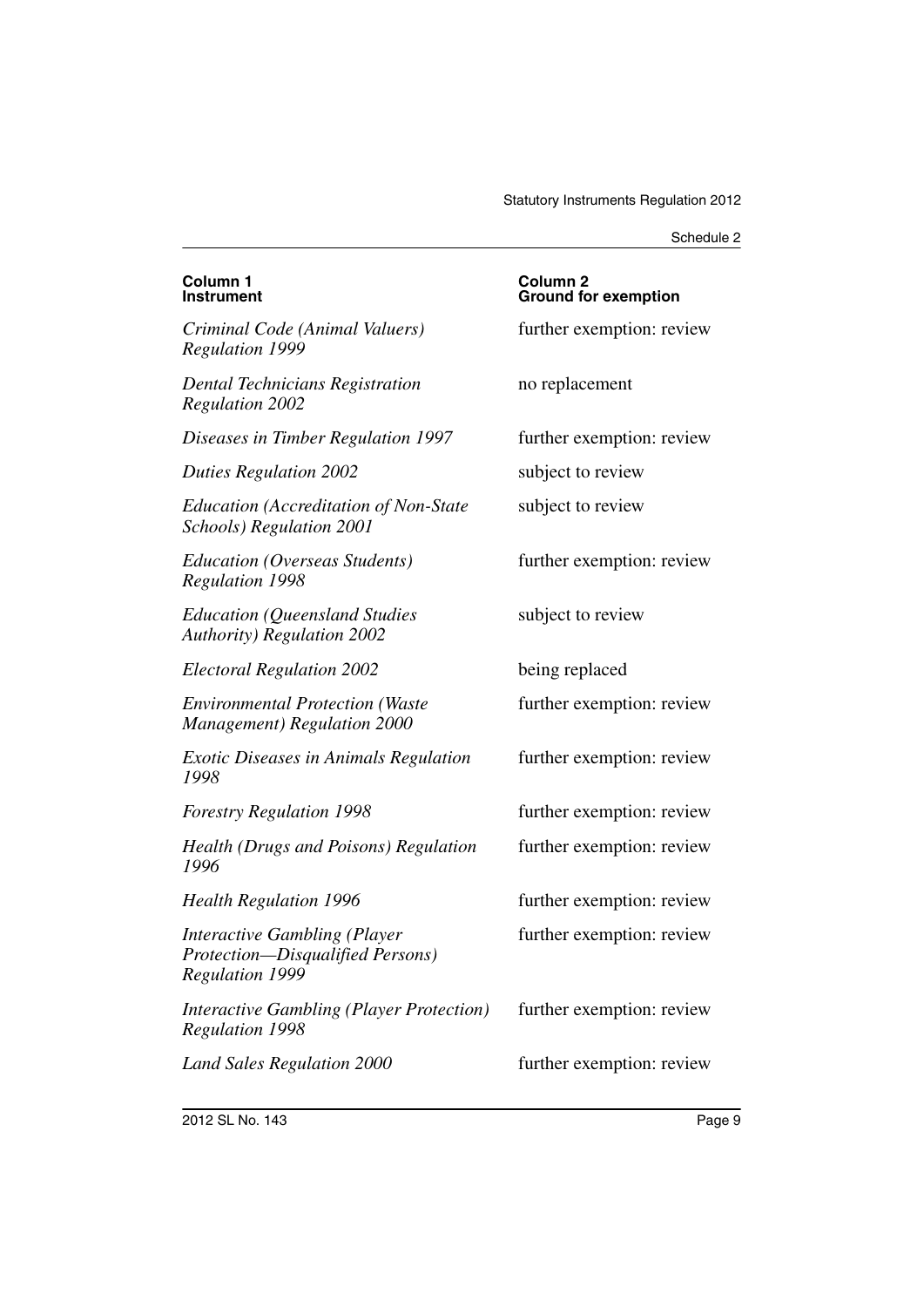| Column 1<br>Instrument                                                         | Column 2<br><b>Ground for exemption</b> |
|--------------------------------------------------------------------------------|-----------------------------------------|
| Liquor (Approval of Adult Entertainment<br>Code) Regulation 2002               | subject to review                       |
| <b>Liquor Regulation 2002</b>                                                  | subject to review                       |
| Local Government (Aboriginal Lands)<br><b>Regulation 2001</b>                  | no replacement                          |
| <b>Major Sports Facilities Regulation 2002</b>                                 | subject to review                       |
| <b>Mental Health Regulation 2002</b>                                           | being replaced                          |
| Mining and Quarrying Safety and Health<br><b>Regulation 2001</b>               | further exemption: review               |
| Mt. Gravatt Showgrounds By-Law 2001                                            | subject to review                       |
| <b>Nature Conservation (Dugong)</b><br><b>Conservation Plan 1999</b>           | further exemption: review               |
| <b>Nature Conservation (Protected Plants)</b><br><b>Conservation Plan 2000</b> | further exemption: review               |
| Nature Conservation (Whales and<br>Dolphins) Conservation Plan 1997            | further exemption: review               |
| <b>Parliamentary Service By-law 2002</b>                                       | subject to review                       |
| Personal Injuries Proceedings Regulation<br>2002                               | being replaced                          |
| <b>Plant Protection Regulation 2002</b>                                        | subject to review                       |
| Police Powers and Responsibilities<br><b>Regulation 2000</b>                   | further exemption: review               |
| Police Service Administration Regulation<br>1990                               | further exemption: review               |
| Police Service Administration (Review of<br>Decisions) Regulation 1990         | further exemption: review               |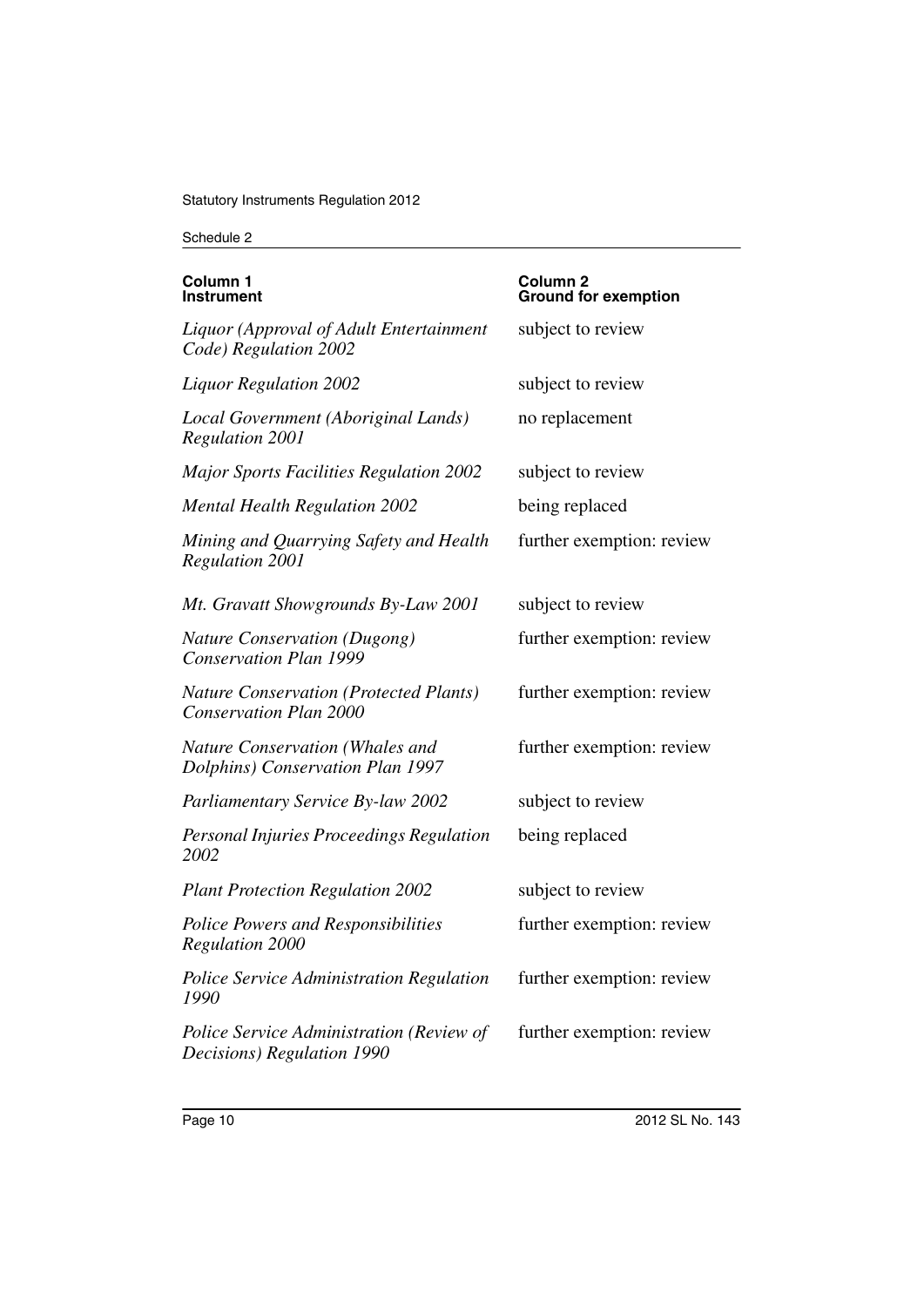| Column 1<br>Instrument                                                                                                     | Column <sub>2</sub><br><b>Ground for exemption</b> |
|----------------------------------------------------------------------------------------------------------------------------|----------------------------------------------------|
| Police Service (Discipline) Regulations<br>1990                                                                            | further exemption: review                          |
| Police Service (Ranks) Regulation 1991                                                                                     | further exemption: review                          |
| <b>Private Health Facilities Regulation 2000</b>                                                                           | further exemption: review                          |
| Private Health Facilities (Standards)<br>Notice 2000                                                                       | further exemption: review                          |
| <b>Property Agents and Motor Dealers</b><br>(Auctioneering Practice Code of<br>Conduct) Regulation 2001                    | further exemption: review                          |
| <b>Property Agents and Motor Dealers</b><br>(Commercial Agency Practice Code of<br>Conduct) Regulation 2001                | further exemption: review                          |
| <b>Property Agents and Motor Dealers</b><br>(Motor Dealing Practice Code of<br>Conduct) Regulation 2001                    | further exemption: review                          |
| <b>Property Agents and Motor Dealers</b><br>(Property Developer Practice Code of<br>Conduct) Regulation 2001               | further exemption: review                          |
| <b>Property Agents and Motor Dealers (Real</b><br><b>Estate Agency Practice Code of Conduct)</b><br><b>Regulation 2001</b> | further exemption: review                          |
| <b>Property Agents and Motor Dealers</b><br><b>Regulation 2001</b>                                                         | further exemption: review                          |
| <b>Property Agents and Motor Dealers</b><br>(Restricted Letting Agency Practice Code<br>of Conduct) Regulation 2001        | further exemption: review                          |
| <b>Prostitution Regulation 2000</b>                                                                                        | further exemption: review                          |
| <b>Residential Services (Accreditation)</b><br><b>Regulation 2002</b>                                                      | being replaced                                     |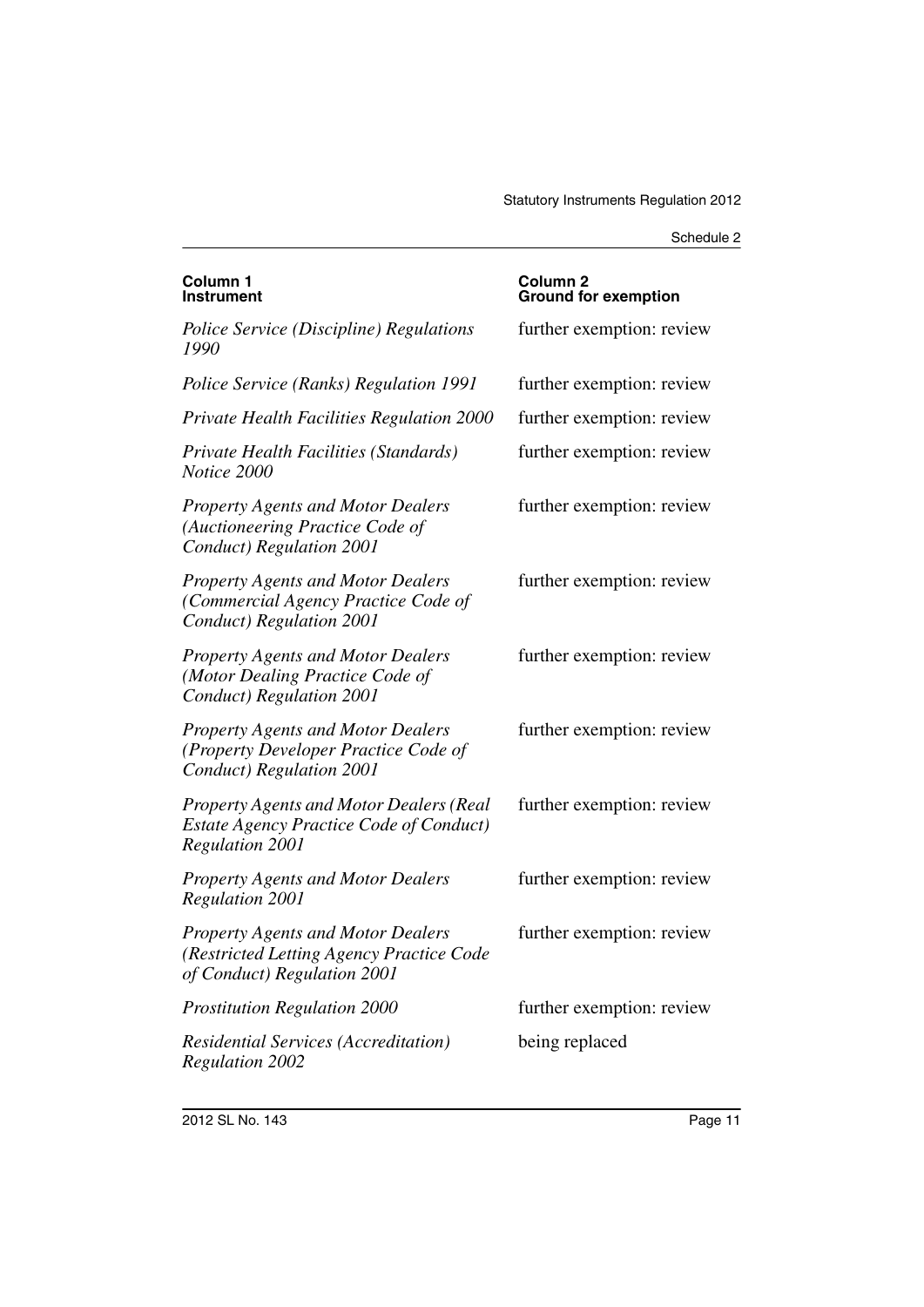| Column 1<br>Instrument                                                      | Column 2<br><b>Ground for exemption</b> |
|-----------------------------------------------------------------------------|-----------------------------------------|
| <b>River Improvement Trust Regulation 1998</b>                              | further exemption: review               |
| <b>Soil Conservation Regulation 1998</b>                                    | further exemption: review               |
| <b>Speech Pathologists Registration</b><br><b>Regulation 2001</b>           | no replacement                          |
| <b>State Penalties Enforcement Regulation</b><br>2000                       | further exemption: review               |
| <b>Statistical Returns Regulation 2001</b>                                  | further exemption: review               |
| <b>Stock Regulation 1988</b>                                                | further exemption: review               |
| Transport Infrastructure (Gold Coast<br>Waterways) Management Plan 2000     | further exemption: review               |
| Transport Infrastructure (Sunshine Coast<br>Waterways) Management Plan 2000 | further exemption: review               |
| <b>Trust Accounts Regulation 1999</b>                                       | further exemption: review               |
| Veterinary Surgeons Regulation 2002                                         | subject to review                       |
| Vocational Education, Training and<br><b>Employment Regulation 2000</b>     | further exemption: review               |
| <b>Wagering Regulation 1999</b>                                             | further exemption: review               |
| <b>Water Regulation 2002</b>                                                | subject to review                       |
| Water Resource (Boyne River Basin) Plan<br>2000                             | further exemption: review               |
| Water Resource (Burnett Basin) Plan<br>2000                                 | further exemption: review               |
| <b>Weapons Regulation 1996</b>                                              | further exemption: review               |